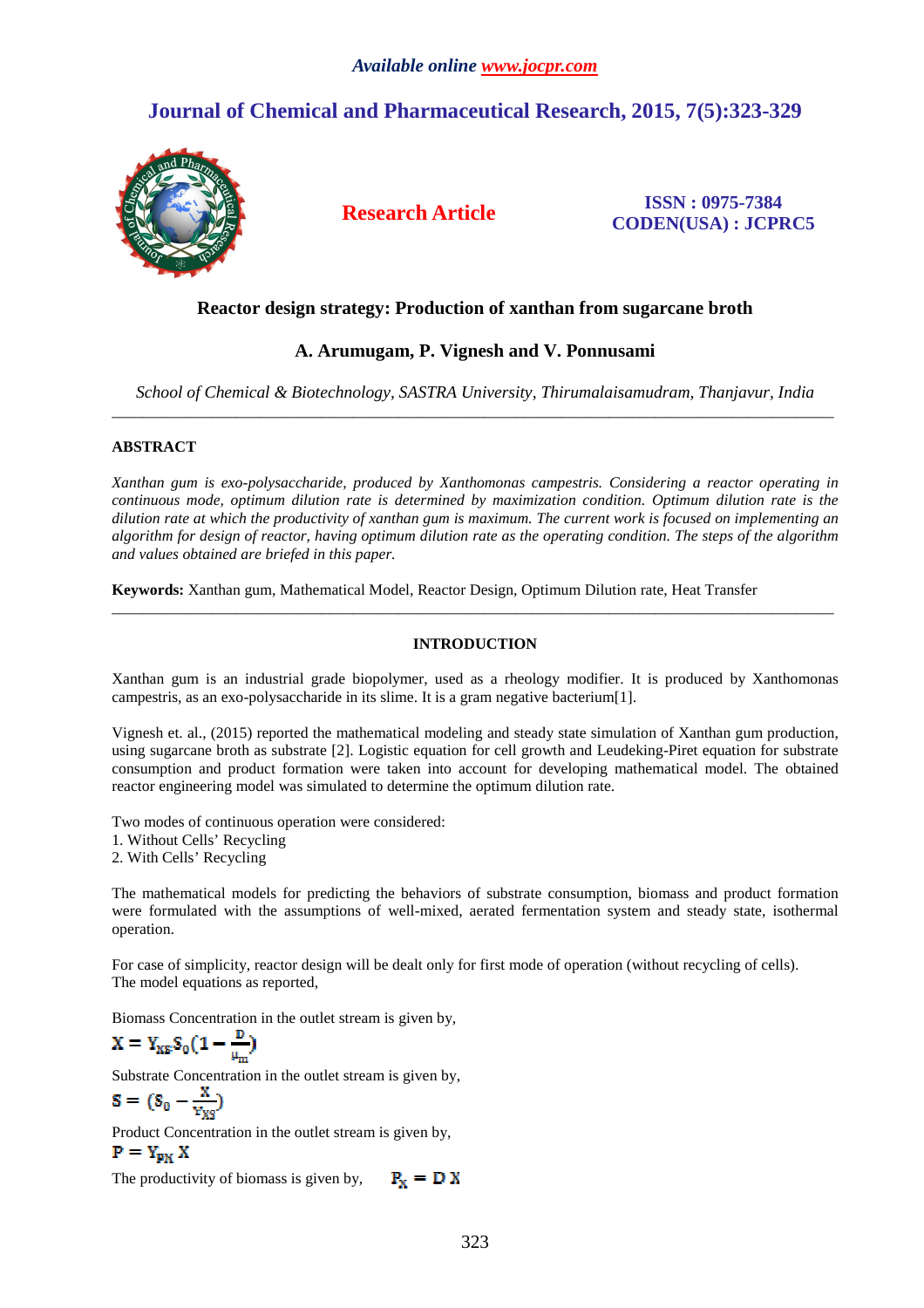The productivity of product is given by,  $P_p = D P$ 

The kinetic parameters required are for the optimized media with inlet sucrose concentration 27  $g/L$  [3]. The kinetic parameters are  $\mu_m = 0.411 \text{ hr}^{-1}$ ,  $Y_{XS} = 0.725 \text{ g of biomass/g of substrate}$ ,

*\_\_\_\_\_\_\_\_\_\_\_\_\_\_\_\_\_\_\_\_\_\_\_\_\_\_\_\_\_\_\_\_\_\_\_\_\_\_\_\_\_\_\_\_\_\_\_\_\_\_\_\_\_\_\_\_\_\_\_\_\_\_\_\_\_\_\_\_\_\_\_\_\_\_\_\_\_\_*

## $Y_{px}$  = 0.881 g of xanthan gum/g of subtrate

The dilution rate at which the maximum productivity occurs is the optimum dilution  $(D_{opt})$  to operate the reactor.

At D<sub>opt</sub>,  $\frac{d(P_X)}{dD} = 0$  and  $\frac{d^2(P_X)}{dD^2} < 0$  (36) where  $P_X = D X D_{opt} = \frac{\mu_m}{2} = 0$  .205  $hr^{-1}$ 

## **Design Strategy**

The design of the reactor is based on volumetric mass transfer coefficient of oxygen,  $k_1$  a and optimum dilution rate at which the reactor is to be operated. The target  $k_1$  a is calculated assuming the steady state between oxygen mass transfer and oxygen consumption by the cells.

$$
\mathbf{k}_{\mathrm{L}}\mathbf{a} = \frac{\mu \text{ Yo}_{2} \mathbf{x} \text{ X}}{(C^{*} - C)}
$$

The algorithm of Reactor Design is as follows,

- 1. Assume H/D Ratio. Calculate D for the given working volume
- 2. For the type of impeller to be used  $(D_t/D_i)$ , Calculate  $D_i$
- 3. Assume tip speed  $(\Pi N_i D_i > 2.5)$ , Calculate  $N_i$
- 4. Choose the velocity of inlet air,  $V_g < 120$  m/hr
- 5. For the assumed conditions, flooding is checked. If the impeller flooding is found, goto 3 or 4
- 6. Calculate Impeller Reynold Number
- 7. Calculate Ungassed Power [4].
- 8. Calculate corrected gassed power. (using correction factor,  $F_C$ )
- 9. Determine the number of impeller sets
- 10.Caculate Actual ungassed power
- 11. Find  $P_g$  /  $P_3$
- 12.Calculate Gassed Power
- 13. Calculate  $k<sub>L</sub>$  a of the designed reactor
- 14. Check Design  $k<sub>L</sub>a$  >= Target  $k<sub>L</sub>a$ . If not, goto 3 or 4.

## **Target k**<sub>L</sub>**a**

The critical oxygen concentration to be maintained at Production phase is 6 % -10 % saturation [5]. For water and dilute solution, solubility of oxygen is given by,

[6]

$$
C_{\text{AL}}^* = 14.161 - 0.3943 \text{ T} + 0.0077147 \text{ T}^2 - 0.0000646 \text{ T}^3 \text{ m} \frac{\text{mg}}{\text{L}}
$$

where T in <sup>o</sup>C

At 28 °C,  $C_{AL}^* = 0.781$  mg/L.

**Table 1: kLatarget for different Critical O2 saturation** 

| Critical $O_2$ Saturation $(\% )$ | $k_{\text{L}}a_{\text{target}}(\text{s}^{\text{-1}})$ |
|-----------------------------------|-------------------------------------------------------|
|                                   | 0.0356                                                |
| 10                                | 0.0376                                                |
|                                   | 0.0451                                                |

#### **Reactor Design**

Working Volume =  $15 \text{ m}^3$  and Rushton turbine is assumed. Volume of the cylindrical vessel =  $\Pi D_t^4 H_L / 4$ .  $D_t = 2.136$  m;  $H_L = 4.186$  m  $D_t / D_i = 3 \rightarrow D_i = 0.712 \text{ m}$  $\Pi$  N<sub>i</sub> Di > 2.5  $\rightarrow$  N<sub>i</sub> = 2.5 rps  $\rightarrow$   $\Pi$  N<sub>i</sub> Di = 5.59 m/s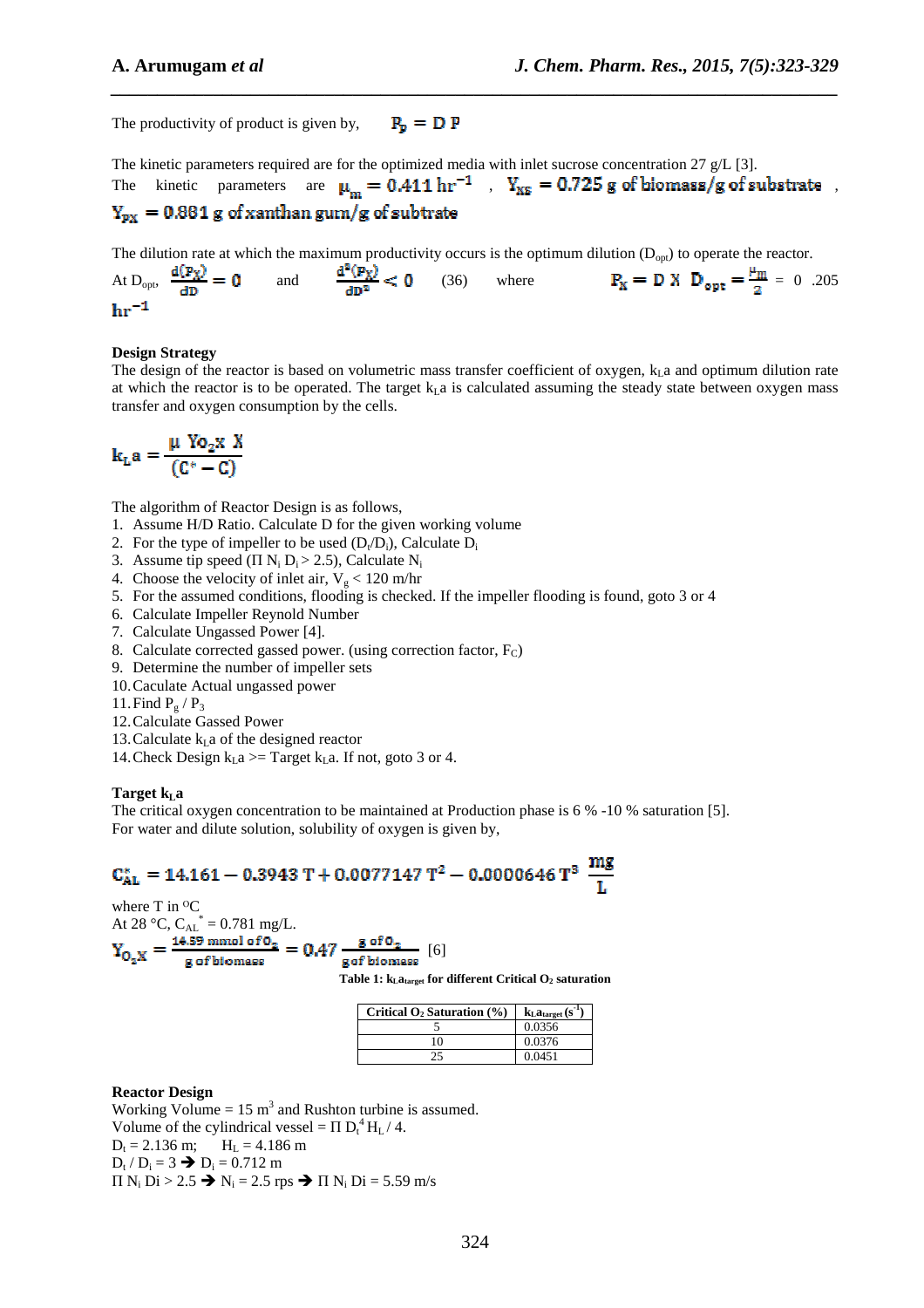Impeller Reynold's number:  $N_{\text{Rei}} = N_i^{2-n} D_i^2 \rho / k^{n-1}$ . K  $K = 42.85$  dyne s<sup>n</sup> / cm<sup>2</sup> = 4.285 Pa s<sup>n</sup>[7]  $n = 0.29$  $k = 10$  for Rushton Turbine  $N_{\text{Rei}} = 2950.89$ 

For  $N_{\text{Rei}} = 2950.89$ , Power number is  $N_P = 6$ . Ungassed power,  $P_1 = N_P \rho N_i^3 D_i^5 = 17.411 \text{ kW}$ 

Correction Factor,  $\mathbf{F_C} = \sqrt{\frac{\left(\frac{\mathbf{D_T}}{\mathbf{D_i}}\right)\left(\frac{\mathbf{H_L}}{\mathbf{D_i}}\right)^2}{\left(\frac{\mathbf{D_L}}{\mathbf{D_i}}\right)^2\left(\frac{\mathbf{H_L}}{\mathbf{D_i}}\right)^2}}$ 

Standard dimensions,  $(D_t/D_i)^* = 3$ ;  $(H_L/D_i)^* = 3$  $F_C = 1.4$ ; Corrected Ungassed Power,  $P_2 = F_C * P_1 = 24.375$  kW  $P_3 = n_i * P_2$ 

$$
\frac{H_{L} - D_{i}}{D_{i}} > n_{i} > \frac{H_{L} - 2 D_{i}}{D_{i}}
$$

 $n_i = 4$   $\rightarrow$   $P_3 = 97.5$  kW (Actual Ungassed Power) An expression for the ration of gassed to ungassed power as a function of operating conditions [8].

*\_\_\_\_\_\_\_\_\_\_\_\_\_\_\_\_\_\_\_\_\_\_\_\_\_\_\_\_\_\_\_\_\_\_\_\_\_\_\_\_\_\_\_\_\_\_\_\_\_\_\_\_\_\_\_\_\_\_\_\_\_\_\_\_\_\_\_\_\_\_\_\_\_\_\_\_\_\_*

$$
\frac{\mathbf{P}_{\rm g}}{\mathbf{P}_{\rm g}} = 0.1 \left( \frac{\mathbf{Q}_{\rm g}}{N_{\rm i} V} \right)^{-0.25} \left( \frac{N_{\rm i}^2 D_{\rm i}^4}{g \, W_{\rm i} V^{\frac{2}{3}}} \right)
$$

Air flow rate is,  $Q_g = V_g A$ . Assume,  $V_g = 70 \text{ m/hr}$  $Q_g = 0.06967$  m<sup>3</sup>/s

Flooding occurs at  $0.2198 \text{ m}^3/\text{s}$  for given conditions.

 $k<sub>L</sub>a$  is given by [9],

$$
k_{\text{L}}a = \frac{0.033}{D_{\text{E}}^4} \left(\frac{P_g}{v}\right)^{0.541} Q_g^{\frac{0.541}{\sqrt{D_{\text{t}}}}} = 0.055 \text{ s}^{-1} > Target \text{ } k_{\text{L}}a
$$

Gas hold up,  $\mathcal{Q} = \frac{v_T - v_L}{V_T}$ 

$$
\phi = 1.8 \text{ P}_m^{0.14} \text{V}_g^{0.75} \text{ where } \text{P}_m = \frac{\text{P}_g}{\rho \text{V}_L}
$$

$$
\emptyset = 0.1147; V_T = 16.9434 \text{ m}^3 \rightarrow H_L^* = 4.7283 \text{ m}
$$

Including 10% allowance,  $H_L^{**} = 5.2$  m

**Design of Heat Transfer system** 

Heat released during the process,  $Q = -\Delta H_{rrn} + W_s + W$  (heat dissipated by sparging) [10]

$$
-\Delta H_{\text{ren}} = q_{\text{o}2} \times \left(460 \frac{\text{kJ}}{\text{gmol of O}_2}\right)
$$
  

$$
q_{\text{o}} = \mu Y_{\text{env}} X
$$

 $q_{0_2} = \mu Y_{02X}A$  $-\Delta H_{\text{ren}} = 56.62 \text{ kW}$  $W_s = P_g = 65.325$  kW

W - Heat dissipated by agitation

Assuming isothermal expansion of gas,  $-W = RT \ln \left(\frac{P_1}{P_2}\right)$ 

The negative sign denotes the heat is disspated into the fermentation broth [11]. Assuming the inner pressure is 3 times the inlet pressure of air.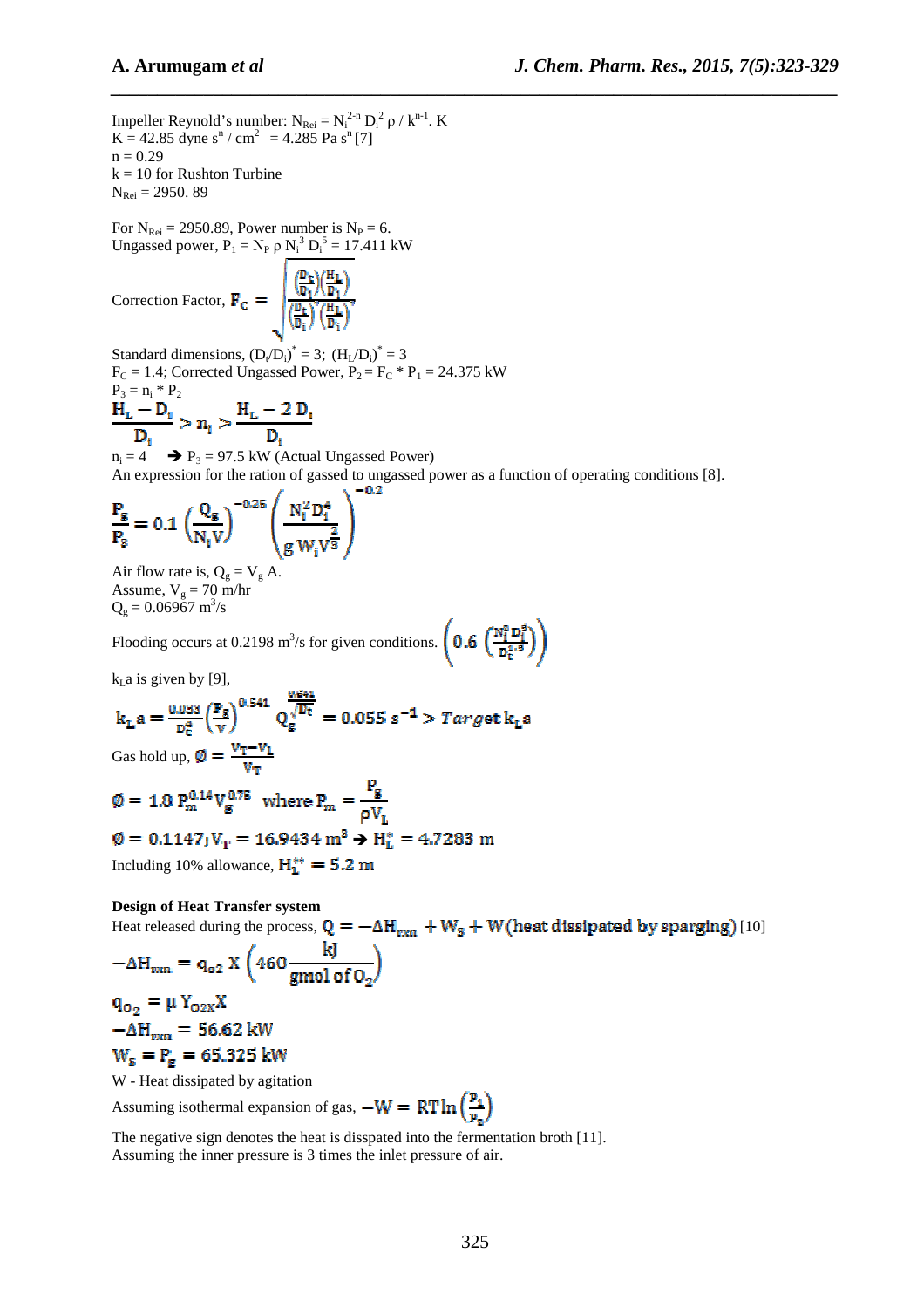$W = 2758.4265$  J/gmol of  $O_2$ Air flow rate= $0.06967$  m<sup>3</sup>/s

Assuming inlet air behaves ideally, PV=nRT

 $=44.84\frac{\text{gmol}}{\text{m}^3}$ 112589 n  $m<sup>3</sup>$  $V = 8.314 * 302$ <br>Q<sub>g</sub> = 3.124 gmol/m<sup>3</sup>  $\overline{\mathbf{v}}$ W=8.167 kW  $Q = 56.62 + 65.325 + 8.617 = 130.562$  kW We know that,  $\mathbf{Q} = \mathbf{m}' \mathbf{C}_{\mathbf{p}} \Delta \mathbf{T}$ ,

where  $m'$  is the mass flow rate of cooling water,  $C<sub>P</sub>$  is the specific heat capacity of coling water  $C_P = 4.186 \text{ kJ/kg.K}$ m' ∆T=31.19 kg K/s Assuming,  $\Delta T = 10 \text{ K}$  (T<sub>1</sub> = 10 <sup>o</sup>C, T<sub>2</sub> = 20 <sup>o</sup>C) Hence,  $\overline{m'} = 3.119$  kg/s

*\_\_\_\_\_\_\_\_\_\_\_\_\_\_\_\_\_\_\_\_\_\_\_\_\_\_\_\_\_\_\_\_\_\_\_\_\_\_\_\_\_\_\_\_\_\_\_\_\_\_\_\_\_\_\_\_\_\_\_\_\_\_\_\_\_\_\_\_\_\_\_\_\_\_\_\_\_\_*

The relation between overall and individual heat transfer coefficients is given by,

$$
\frac{1}{U} = \frac{1}{h_i} + \frac{1}{h_o} + \frac{x}{K} + \frac{1}{h_{f_i}} + \frac{1}{h_{f_o}}
$$

Correlations for individual heat transfer coefficients [12] For Baffled vessel,  $N_{\text{Rei}} > 400$ 

$$
Nu = 0.54 N_{Re_{\rm I}}^{0.67} \, N_{Pr}^{0.33} \, \left(\frac{\mu}{\mu_{\rm ov}}\right)^{0.14}
$$

and,  $\mathbf{Nu} = \frac{m}{h}$  and  $k_f$  is the thermal conductivity of fermentation broth

Jacket side heat transfer coefficient is given by Ditter's Bolter equation,<br> $Nu = 0.023 N_{\text{Re}}^{0.8} N_{\text{Pr}}^{0.4}$ 

 $\frac{\mathbf{h}_a \mathbf{d}_e}{\mathbf{k}_{\text{water}}}$ and, Nu:

**Average Molecular weight** 

**Table 2: Molecular Formula of Components** 

| <b>Component</b>      | <b>Molecular Formula</b>  |
|-----------------------|---------------------------|
| <b>Biomass</b>        | $CH_{1.79}O_{0.5}N_{0.2}$ |
| Sucrose               | $C_{12}H_{22}O_{11}$      |
| Xanthan gum (Monomer) | $C_{35}H_{49}O_{29}$      |

| Table 3: Calculation of Mole Fraction of components in fermentation broth |  |
|---------------------------------------------------------------------------|--|
|---------------------------------------------------------------------------|--|

| <b>Component</b>                     | <b>Concentration</b><br>(g/L) | <b>Specific</b><br>weight<br>(g/kg) | <b>Mass</b><br>fraction | <b>Molecular</b><br>weight<br>$(g/\text{gmol})$ | <b>Basis:</b><br>1 kg<br>No. of moles | <b>Mole fraction</b> |
|--------------------------------------|-------------------------------|-------------------------------------|-------------------------|-------------------------------------------------|---------------------------------------|----------------------|
| Biomass( $CH_{1.79}O_{0.5}N_{0.2}$ ) | 9.81                          | 9.66                                | $9.66*10^{-3}$          | 24.9                                            | 0.388                                 | $7.138*10^{-3}$      |
| Substrate (Sucrose)                  | 13.46                         | 13.26                               | 0.0132                  | 342                                             | 0.03879                               | $7.1369*10^{-4}$     |
| Product(Xanthan gum)                 | 7.95                          | 7.83                                | $7.83*10^{-3}$          | 933<br>(Monomer)                                | 0.08429                               | $1.55*10^{-3}$       |
| Oxygen                               | $7.75*10^{-3}$                | $7.63*10^{-3}$                      | $7.69*10^{-6}$          | 32                                              | $2.386*10^{-4}$                       | $4.3899*10^{6}$      |
| Water                                | $\overline{\phantom{a}}$      | 969.2                               | 0.96                    | 18                                              | 53.84                                 | 0.9905               |

Average Molecular Weight is,  $M = \sum x_i M_i = 19.6971$ 

**Specific Heat Capacity** 

Water (liquid):

$$
C_p = C_1 + C_2 + C_3T^2 + C_4T^3 + C_5T^4
$$
  

$$
C_p = C_1 + C_2T + \frac{C_5}{T^2}
$$

Oxygen (gas):

326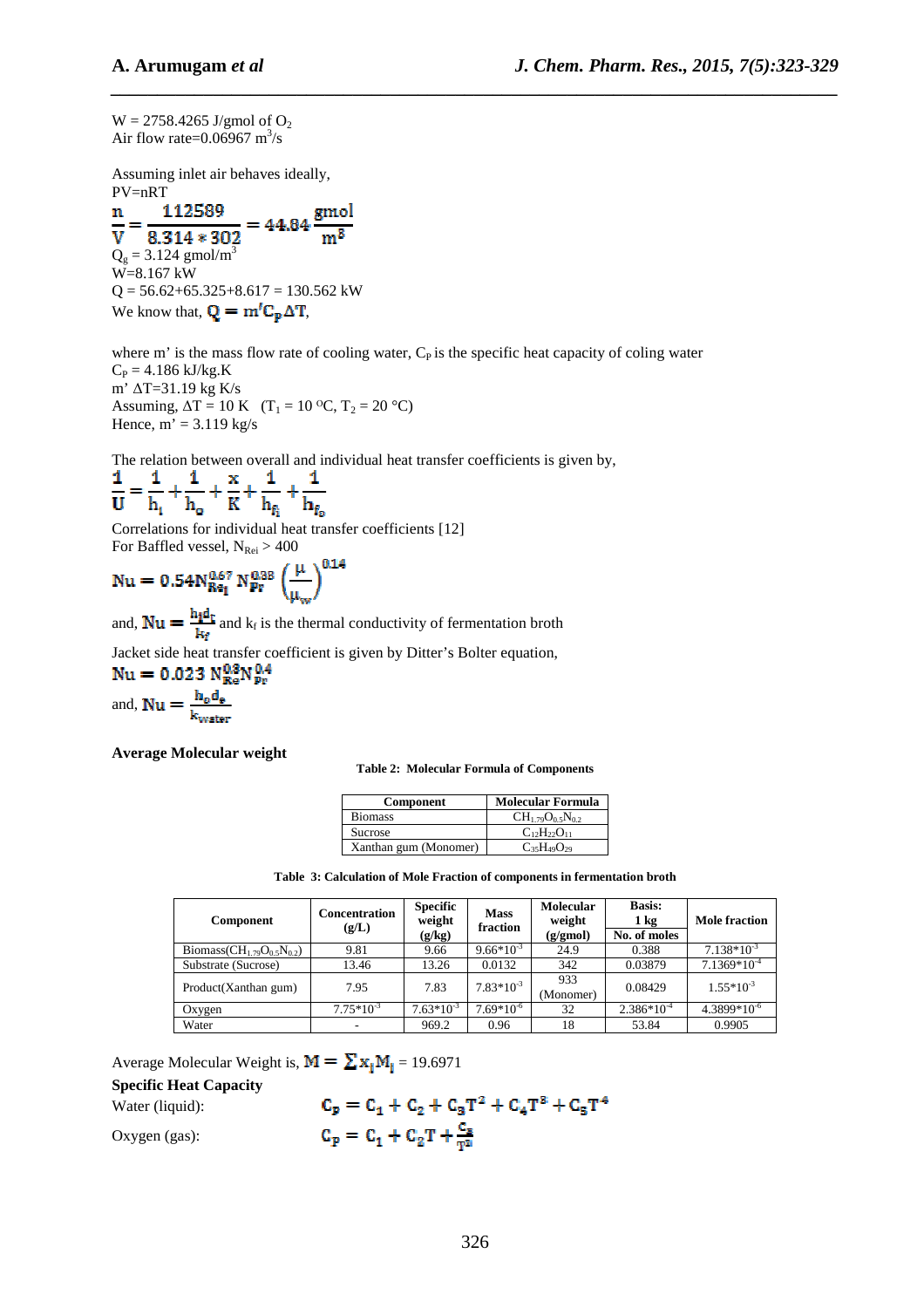| Component | М1             | o٦<br>◡▵  | r٦<br>w           | Ω4 | C5                    |
|-----------|----------------|-----------|-------------------|----|-----------------------|
| Water     | OD             | $-2090.1$ | $1 \cap \epsilon$ |    | ;701*10 <sup>-6</sup> |
| Oxygen    | 0.27<br>، ے. ن | )00258    | -                 |    |                       |

*\_\_\_\_\_\_\_\_\_\_\_\_\_\_\_\_\_\_\_\_\_\_\_\_\_\_\_\_\_\_\_\_\_\_\_\_\_\_\_\_\_\_\_\_\_\_\_\_\_\_\_\_\_\_\_\_\_\_\_\_\_\_\_\_\_\_\_\_\_\_\_\_\_\_\_\_\_\_*

**Table 4: Empirical constants (Water and Oxygen) for determination of Specific heat capacity** 

Specific heat capacity (@ 28 °C) of biomass and Xanthan gum are predicted by Kopp's rule.

| Table 5: Specific Heat Capacity of Components in Fermentation broth |  |  |  |
|---------------------------------------------------------------------|--|--|--|
|---------------------------------------------------------------------|--|--|--|

| <b>Component</b>    | Specific Heat Capacity (kJ/kg.K) |
|---------------------|----------------------------------|
| Water               | 4.184                            |
| Oxygen (gas)        | 0.8227                           |
| Biomass (solid)     | 1.5548                           |
| Sucrose (solid)     | 1.2599                           |
| Xanthan gum (solid) | 1.3046                           |

Specific Heat Capacity of fermentation broth is calculated using mixture rule,  $\mathbf{C}_{\mathbf{P}_{\text{mix}}} = \sum \mathbf{x}_i \mathbf{C}_{\mathbf{P}_i} = 4.097 \text{ kJ/kg.K}$ 

where  $x_i$  is the mass fraction of the components when  $\mathbf{C}_{\mathbf{p_i}}$  is expressed in kJ/kg.K,

 $x_i$  is mole fraction of the components when  $C_{\mathbf{P_i}}$  is expressed in kJ/kmol.K

#### **Thermal Conductivity**

The themal conductivity of liquids is given by Weber equation,  $k = 3.56 * 10^{-6}C_p \left(\frac{p^4}{n^2}\right)^{\frac{1}{3}}$ 

 $k = 0.55$  W/m.K

**Thickness of Reactor Vessel** 

Thickness,  $t = \frac{1}{2}$  where,  $P_i$  is the design pressure;  $D_i$  is the diameter of vessel; J is the joint efficiency (usually 0.85 for double welded pressure vessel)

Mass flow rate of water  $= 3.119$  kg/s Volumetric Flow rate of water =  $3.119 * 10^{-3}$  m<sup>3</sup>/s  $d_e = 0.06$  m  $\rightarrow$  Velocity of Cooling water = 0.81 m/s Permissible shear stress,  $f = 135$  N/mm<sup>2</sup> for Carbon steel (AISI1020) Thickness,  $t = 1.048$  mm Minimum Corrosion Allowance = 2 mm Hence,  $t = 3.048$  mm Minimum Practical Thickness (from design data) for vessel diameter of 2-2.5 m is 9 mm So,  $x = 9$  mm and  $k = 54$  W/m.K

#### **Heat Transfer Coefficients**

**Table 6: Values of Heat Transfer Coefficient** 

| <b>Heat Transfer Coefficient</b> | Value $(W/m2$ .K) |
|----------------------------------|-------------------|
| h                                | 423.463           |
| h.                               | 3442.26           |
| he                               | 5000              |
| $\rm h_{fo}$                     | 7500              |
|                                  | 317.26            |

## **Determination of Heat Transfer Area**

Logarithmic Mean Temperature difference,  $\Delta T_{LMTD} = \frac{\Delta T_4 - \Delta T_8}{\ln(\frac{3T_4}{\Delta T_8})} = 13.38 \text{ K}$ 

$$
\mathbf{A} = \frac{\mathbf{Q}}{\mathbf{U} \Delta \mathbf{T}_{\text{LMTD}}} = 30.757 \text{ m}^2
$$

$$
\mathbf{A} = \Pi \mathbf{d}_0 \mathbf{L} \blacktriangleright \mathbf{L} = 4.564 \text{ m}
$$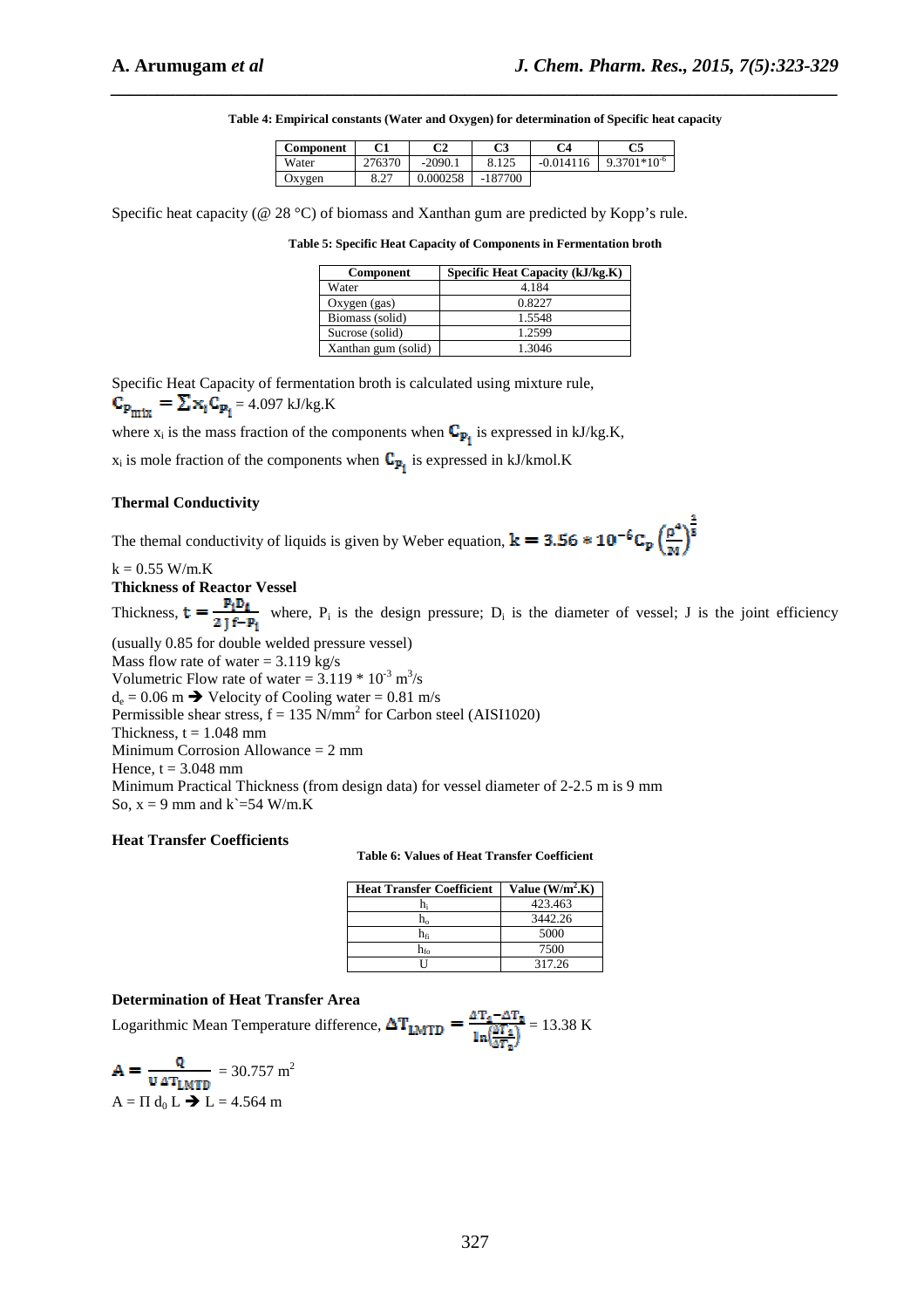## **CONCLUSION**

*\_\_\_\_\_\_\_\_\_\_\_\_\_\_\_\_\_\_\_\_\_\_\_\_\_\_\_\_\_\_\_\_\_\_\_\_\_\_\_\_\_\_\_\_\_\_\_\_\_\_\_\_\_\_\_\_\_\_\_\_\_\_\_\_\_\_\_\_\_\_\_\_\_\_\_\_\_\_*

Having known the reaction kinetics of xanthan gum fermentation from Sugarcane broth, the mathematical model was developed, which was simulated to determine the optimum dilution rate. For the optimum dilution rate of 0.205 hr<sup>-1</sup>, the reactor design algorithm as given above was implemented to determine the design and operating parameters, based on  $k_{La}$ . Design was based on mass transfer coefficient; hence the possibility of mass transfer being a rate limiting step is eliminated. None of the transport phenomena will be rate limiting, in this design, as the calculation of optimum dilution rate was based on reaction kinetics.

## **Partial List of symbols (remaining explained as used)**

| $V_{L}$                          | Working volume of fermentor, $\mathbf{m}^3$                                                                                                                                                                                                                                                                                                                                                                                          |
|----------------------------------|--------------------------------------------------------------------------------------------------------------------------------------------------------------------------------------------------------------------------------------------------------------------------------------------------------------------------------------------------------------------------------------------------------------------------------------|
| D                                | Dilution rate, $\ln^{-1}$                                                                                                                                                                                                                                                                                                                                                                                                            |
| $D_{opt}$                        | Optimum dilution rate, $hr^{-1}$                                                                                                                                                                                                                                                                                                                                                                                                     |
| μ                                | Specific growth rate, $\ln^{-1}$                                                                                                                                                                                                                                                                                                                                                                                                     |
| $\mu_{_M}$                       | Maximum specific rate, $hr^{-1}$                                                                                                                                                                                                                                                                                                                                                                                                     |
| $\mathbf{x}_{\mathbf{a}}$        | Concentration of biomass in inlet stream, $\text{kg m}^{-3}$                                                                                                                                                                                                                                                                                                                                                                         |
| x                                | Concentration of biomass in outlet stream, $\text{kg m}^{-3}$                                                                                                                                                                                                                                                                                                                                                                        |
| $\mathbf{X}_{m}$                 | Maximum biomass concentration (i), $\text{kg m}^{-8}$                                                                                                                                                                                                                                                                                                                                                                                |
| $S_0$                            | Concentration of substrate in inlet stream, $\text{kg m}^{-3}$                                                                                                                                                                                                                                                                                                                                                                       |
| s                                | Concentration of substrate in outlet stream, $\text{kg m}^{-3}$                                                                                                                                                                                                                                                                                                                                                                      |
| $P_0$                            | Concentration of Product in inlet stream, $\text{kg m}^{-3}$                                                                                                                                                                                                                                                                                                                                                                         |
| P                                | Concentration of Product in outlet stream, $\text{kg m}^{-3}$                                                                                                                                                                                                                                                                                                                                                                        |
| $P_x$                            | Productivity of biomass, $\text{kg m}^{-3} \text{hr}^{-1}$                                                                                                                                                                                                                                                                                                                                                                           |
| $P_p$                            | Productivity of product, $\text{kg m}^{-3} \text{hr}^{-1}$                                                                                                                                                                                                                                                                                                                                                                           |
| $k_{\mathrm{L}}a$ $\mathrm{C}^*$ | Volumetric Mass transfer coefficient, s-1                                                                                                                                                                                                                                                                                                                                                                                            |
|                                  | Equilibrium Oxygen Concentration (Solubility of Oxygen) in fermentation broth, kg/m <sup>3</sup>                                                                                                                                                                                                                                                                                                                                     |
| $C_{\rm crit}$                   | Critical Oxygen Concentration in fermentation broth, $kg/m3$                                                                                                                                                                                                                                                                                                                                                                         |
| $\mathcal{C}$                    | Oxygen Concentration in fermentation broth, $\text{kg/m}^3$                                                                                                                                                                                                                                                                                                                                                                          |
| k                                | Thermal Conductivity of fermentation broth, W/m.K                                                                                                                                                                                                                                                                                                                                                                                    |
| k                                | Thermal Conductivity of metal wall, W/m.K                                                                                                                                                                                                                                                                                                                                                                                            |
| X                                | Thickness of metal wall, m                                                                                                                                                                                                                                                                                                                                                                                                           |
| $h_i$                            | Heat Transfer Coefficient of Fermentation broth side, W/m <sup>2</sup> .K                                                                                                                                                                                                                                                                                                                                                            |
| $h_{o}$                          | Heat Transfer Coefficient of Cooling water side, W/m <sup>2</sup> .K                                                                                                                                                                                                                                                                                                                                                                 |
| $h_{fi}$                         | Heat Transfer Coefficient of dirt (fouling) in broth side, $W/m^2$ .K                                                                                                                                                                                                                                                                                                                                                                |
| $h_{\rm fo}$                     | Heat Transfer Coefficient of dirt (fouling) in Cooling water side, $W/m2$ .K                                                                                                                                                                                                                                                                                                                                                         |
| $C_{P}$                          | Specific Heat Capacity, kJ/kg.K                                                                                                                                                                                                                                                                                                                                                                                                      |
| $\rho$                           | Density, $kg/m3$                                                                                                                                                                                                                                                                                                                                                                                                                     |
| M                                | Molecular Weight, kg/kgmol                                                                                                                                                                                                                                                                                                                                                                                                           |
|                                  | <b>Yield Coefficients</b>                                                                                                                                                                                                                                                                                                                                                                                                            |
|                                  | $Y_{\text{XS}} = \frac{Y_{\text{X}}}{Y_{\text{XS}}} = \frac{X_{\text{amount}}}{Y_{\text{X}} - Y_{\text{X}} - Y_{\text{X}} - Y_{\text{X}} - Y_{\text{X}} - Y_{\text{X}} - Y_{\text{X}} - Y_{\text{X}} - Y_{\text{X}} - Y_{\text{X}} - Y_{\text{X}} - Y_{\text{X}} - Y_{\text{X}} - Y_{\text{X}} - Y_{\text{X}} - Y_{\text{X}} - Y_{\text{X}} - Y_{\text{X}} - Y_{\text{X}} - Y_{\text{X}} - Y_{\text{X}} - Y_{\text{X}} - Y_{\text{X$ |
|                                  |                                                                                                                                                                                                                                                                                                                                                                                                                                      |

$$
-r_S
$$
 Amount of subsetrate consumed in kg

Amount of product produced in kg<br>Amount of biomass produced in kg  $Y_{px} = \frac{rp}{ry}$ 

## **REFERENCES**

[1] Palaniraj, A., & Jayaraman, V. (**2011**). *Journal of Food Engineering*, 106(1), 1–12. doi:10.1016/j.jfoodeng.2011.03.035

[2] Vignesh, P., Arumugam, A., & Ponnusami, V. (**2015**). *Bioprocess and Biosystems Engineering*, 38: 49-56. doi:10.1007/s00449-014-1242-1

[3] Faria S, Vieira PA, Resende MM, Franca FP & Cardoso VL (**2009**). *Applied Biochemistry and Biotechnology*, 156:475–488. doi:10.1007/s12010-008-8485-8

[4] Rushton J H, Costich E W & Everett H J (**1950**). *Chemical Engineering Progress*. 46:467-479.

[5] Amanullah A, Satti S & Nienow A (**1998**) *Biotechnology Progress*, 14(2):265–269. doi:10.1021/bp9800079.